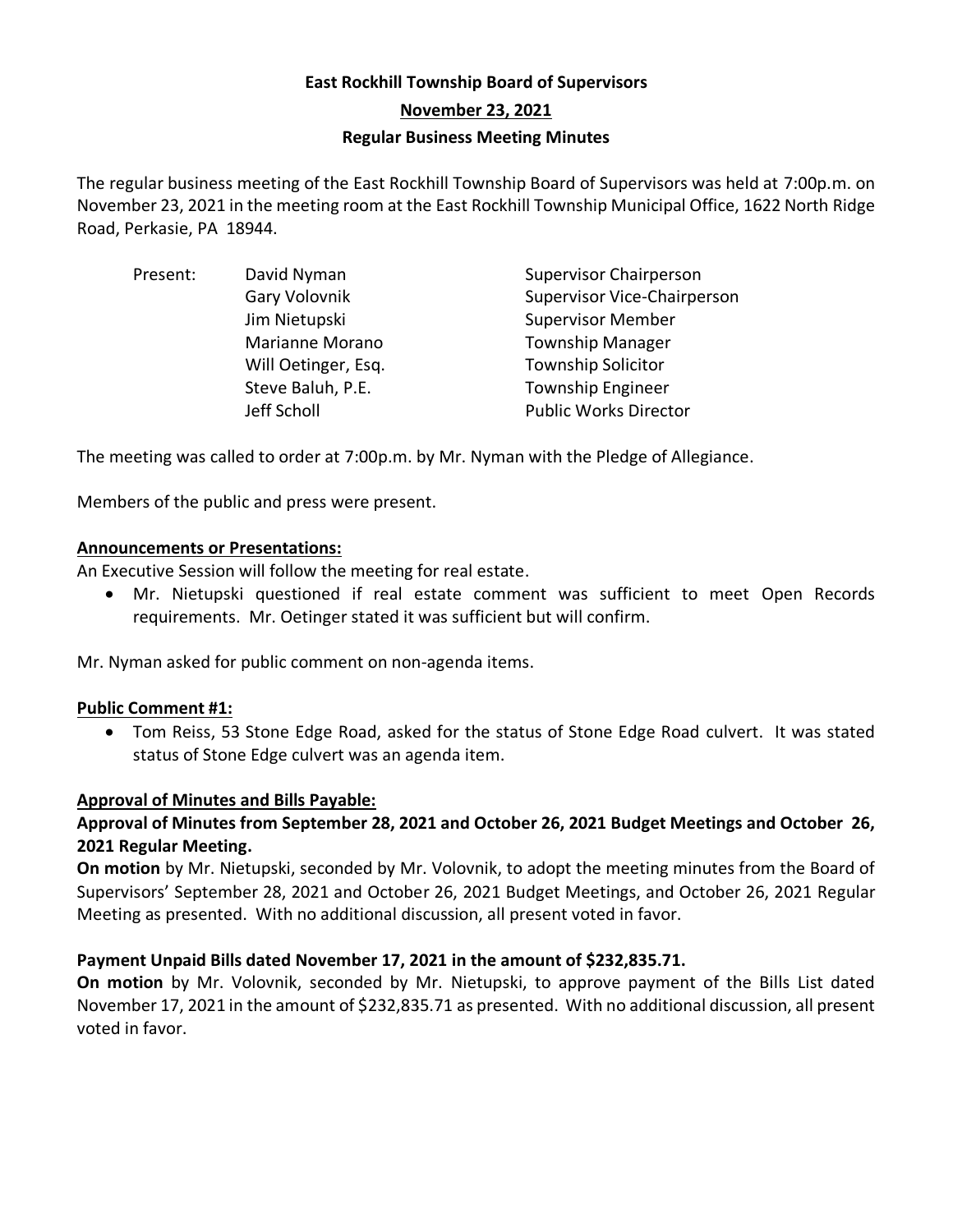### **Township Manager's Report: Marianne Morano**

**Uniform Construction Code Joint Board of Appeal Appointment** Mr. Kevin Toothman was present to introduce himself as a candidate for the Joint Uniform Construction Code (UCC) Appeals Board vacancy position. The volunteer application was provided to the Board.

**On motion** by Mr. Nietupski, seconded by Mr. Volovnik, to appoint Kevin Toothman as a Joint Uniform Construction Code Appeal Board member with 1-year term with the first term ending December 31, 2021. With no additional discussion, all present voted in favor.

**Street Tree Removal Request 10 Greenleaf Circle, Perkasie.** A request for the removal of a healthy street tree has been received for 10 Greenleaf Circle which has resulted in the sidewalk lifting over two inches. The property owner has posted the required escrow.

**On motion** by Mr. Nietupski, seconded by Mr. Volovnik, to approve the removal of a street tree at 10 Greenleaf Circle. With no additional discussion, all present voted in favor.

# **Municipal Office**

Consensus of the board was to seek pricing for panels as recommended in JMS Acoustics report for the meeting room and lobby for consideration.

### **Perkiomen Watershed Request**

**On motion** by Mr. Volovnik, seconded by Mr. Nietupski, to authorize execution of a letter of support to Berks, Bucks, Lehigh, Montgomery County Commissioners to conduct an Act 167 Plan study for stormwater mitigation. With no additional discussion, all present voted in favor.

# **Resolution 2021-16 Street Light Assessment.**

**On motion** by Mr. Nietupski, seconded by Mr. Volovnik, to adopt **Resolution 2021-16**, setting the Street Light Assessment at \$41.00 per designated property for 2022. With no additional discussion, all present voted in favor.

# **Resolution 2021-17 Fixing the East Rockhill Township Fee Schedule for 2022.**

**On motion** by Mr. Volovnik, seconded by Mr. Nietupski, to adopt **Resolution 2021-17,** setting the fees for 2022 as presented. With no additional discussion, all present voted in favor.

# **Resolution 2021-18 adopting a Final 2022 Budget.**

Mrs. Morano presented an overview of the 2022 preliminary budget and stated the draft budget was advertised and made available on the website. No public comment was received.

• Kevin Toothman, 2554 Hill Road, asked about security cameras in the Willard H. Markey Centennial Park. The proposed cameras are due to numerous turfing incidents for enforcement purposes.

**On motion** by Mr. Nietupski, seconded by Mr. Volovnik, to adopt **Resolution 2021-18** adopting the Final 2022 Budget in the amount of \$5,895,425 in revenue and \$5,895,425 in expenses for all funds. With no additional discussion, all present voted in favor.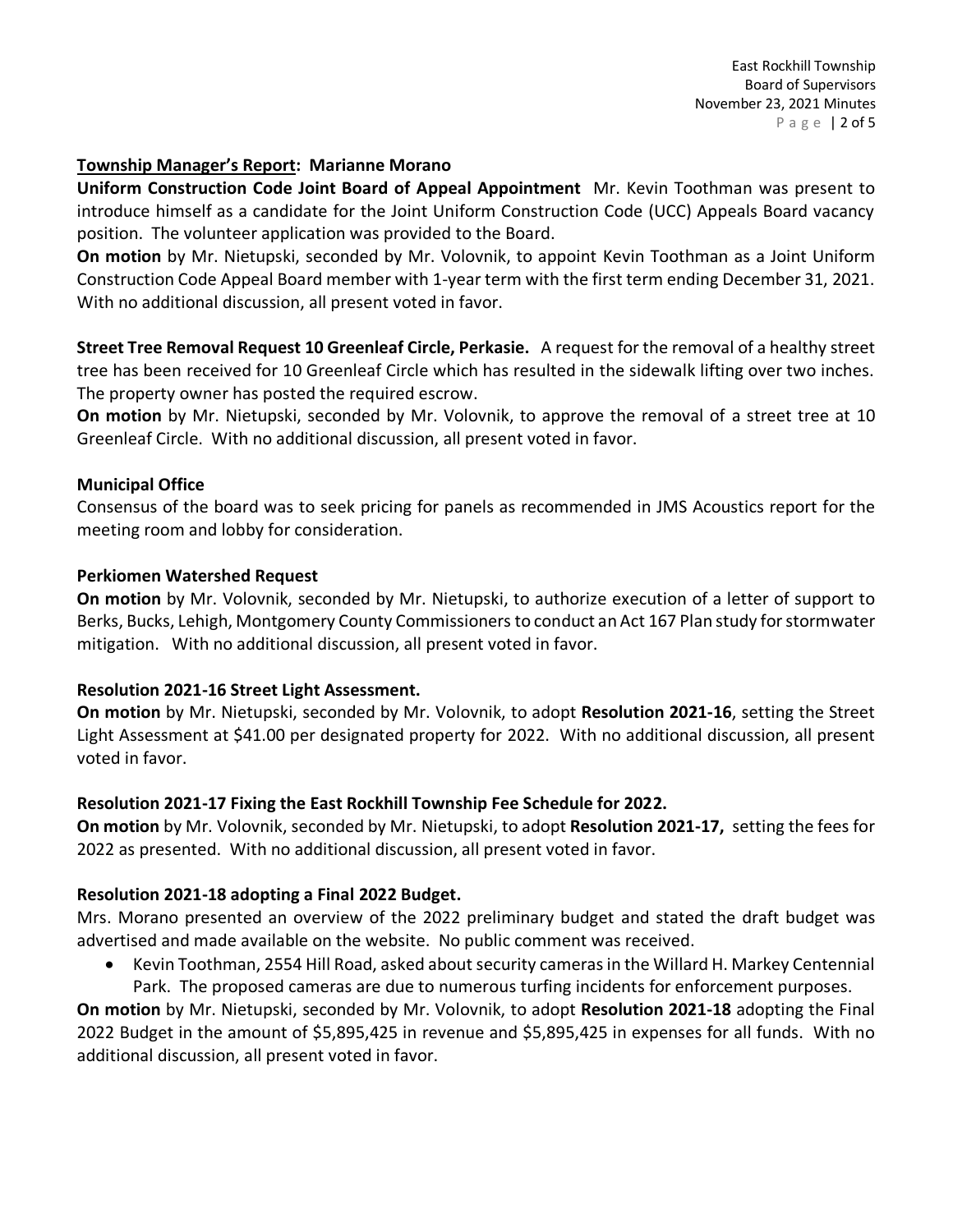### **Resolution 2021-19 Fixing the Real Estate Tax Rate for 2022.**

**On motion** by Mr. Volovnik, seconded by Mr. Nietupski, to adopt **Resolution 2021-19** fixing the Real Estate Tax Rate for 2022 at 8.725 mills for general purposes; 1.0 mill for Fire Protection; 1.26 mills for Building Debt Service; 1.25 mills for Capital Improvement. With no additional discussion, all present voted in favor.

**PP&L on Hill Road.** Mrs. Morano addressed a public comment received at the October 26, 2021 Board of Supervisors meeting stating the tree trimming concern on Hill Road was reported to PPL, but typically a contractor does not come out every year.

**On motion** by Mr. Volovnik, seconded by Mr. Nietupski, to approve the Township Manager report. With no additional discussion, all present voted in favor.

### **Public Works Report: Jeff Scholl**

Mr. Scholl updated the Board on Public Works activities as of November 18, 2021. Of note, leaf collection has been completed except for the last section. The report is on file.

**On motion** by Mr. Nietupski, seconded by Mr. Volovnik, to approve the Township Public Works report. With no additional discussion, all present voted in favor.

### **Township Engineer Report: Steve Baluh, P.E.**

**Status of Stone Edge Road Culvert.** A contractor has been engaged to clean up either side of the culvert as permitted by DEP. DEP has verified regulations have not been amended and the prior project raising the Stone Edge Road two feet (2') could be completed contingent on acquiring the required easement from private property owners. The property owner has not responded to letters and phone calls and therefore Mr. Baluh and Mrs. Morano will contact the property owner in person.

**On motion** by Mr. Nietupski, seconded by Mr. Volovnik, to authorize the Township Manager to submit information to Bucks County Planning Commission to add Stone Edge Road Culvert to the PennDOT Bridge Bill Project Request. With no additional discussion, all present voted in favor.

**On motion** by Mr. Volovnik, seconded by Mr. Nietupski, to accept the Township Engineer's report. With no additional discussion, all present voted in favor.

# **Township Solicitor Report: Will Oetinger, Esq.**

**WEGBB Joint Stipulation.** Mr. Oetinger stated the Lake House Inn has been using two residential properties owned by them to accommodate event guests. Numerous Zoning Hearings took place which the Township largely prevailed upon, however the Zoning Hearing Board Order is not enforceable; only a Judge has the authority to enforce the use cessation. Therefore the joint stipulation which will be signed by a Judge is being presented that rentals will not take occur after December 19, 2021 while appeals take place which could take years before there is a resolution. The Lake House Inn owner requested a zoning compliance letter for a re-finance and it was believed was needed to develop the Elephant Hotel in Bedminster Township. If the Elephant Hotel could be developed, the two residential properties could be sold and thereby end the Township's involvement.

• Alice Moore, 2747 Three Mile Run Road, stated she resides across the street from the Lake House Inn and next to 1090 Old Bethlehem Road which is one of the residential properties. She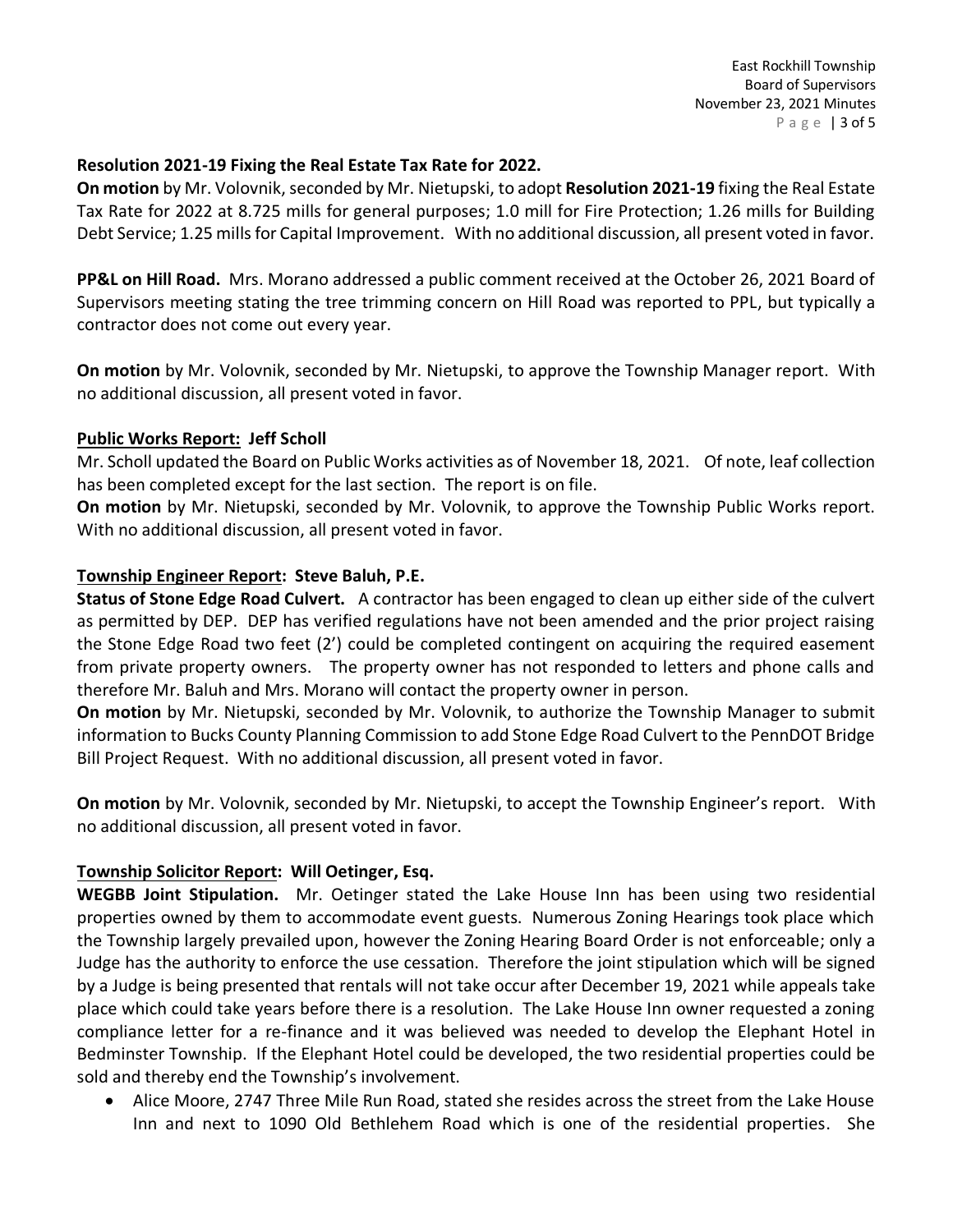questioned how the court will monitor enforcement with her end goal to put an end to illegal commercial operations, as well as protect the natural resources surrounding Lake Nockamixon State Park. Mr. Oetinger stated that the residents will be the best source to allow enforcement if they see renters at the properties. Dr. Moore stated she did not know she needed to act as police but does have a log of people staying on the property since the Zoning Hearings and asked for security cameras similar to what is proposed at the Park.

- Ned Powell, 2747 Three Mile Run Road, asked if the status of the two residential properties which are stayed at this time could be recommenced if the Elephant Hotel does not happen. Yes, as part of the appeal process they could.
- Mr. Nietupski asked what would be needed for enforcement. Residents word and testimony is sufficient.
- Ned Powell, 2747 Three Mile Run Road, requested the response from the Lake House Inn for the stone walk way installed between the two residential properties. Mr. Baluh stated that plans were submitted and verified that they were within Township stormwater exemption requirements. The Township asked for a commercial stormwater exemption fee which has been disputed by the property owner.
- Jeff Kneuppel, 2810 Creek Road, stated that the Elephant Inn will be large which will increase attendance at Lake House Inn and will need occupancy and noise enforcement.
- Curt Barthel, 2743 Three Mile Run Road, stated that he is not represented legally and does not like to contact the police department for non-threatening items, unless however the road is being blocked during events and light is going onto his property.
- Mr. Nietupski, stated light cannot project off a neighbor's property.

**On motion** by Mr. Nietupski, seconded by Mr. Volovnik, to authorize execution of the WEGBB Joint Stipulation as presented. With no additional discussion, all present voted in favor.

# **Board and Commission Reports**

# **Pennridge Regional Police Department: Chief Paul Dickinson, Jr.**

The Chief shared the October, 2021 Pennridge Regional Police activity report. Of note, Drug Take Back collection for Bucks County totaled 9,374 pounds and a Toys for Tots collection bin is in the Headquarters lobby until December 9. The report is on file.

**On motion** by Mr. Volovnik, seconded by Mr. Nietupski, to accept the Pennridge Regional Police Department report. With no additional discussion, all present voted in favor.

# **Pennridge Wastewater Treatment Authority: Jim Nietupski**

Mr. Nietupski, PWTA alternate, shared the November 15, 2021 meeting report and noted an alternate has no standing on the PWTA Board and East Rockhill Township is the only representative with an appointed alternate.The October 2021 minutes and flow reports and Wisler Pearlstine November 11, 2021 correspondence were provided to the Board.

**On motion** by Mr. Nyman, seconded by Mr. Volovnik, to accept the Pennridge Wastewater Treatment Authority report. With no additional discussion, all present voted in favor.